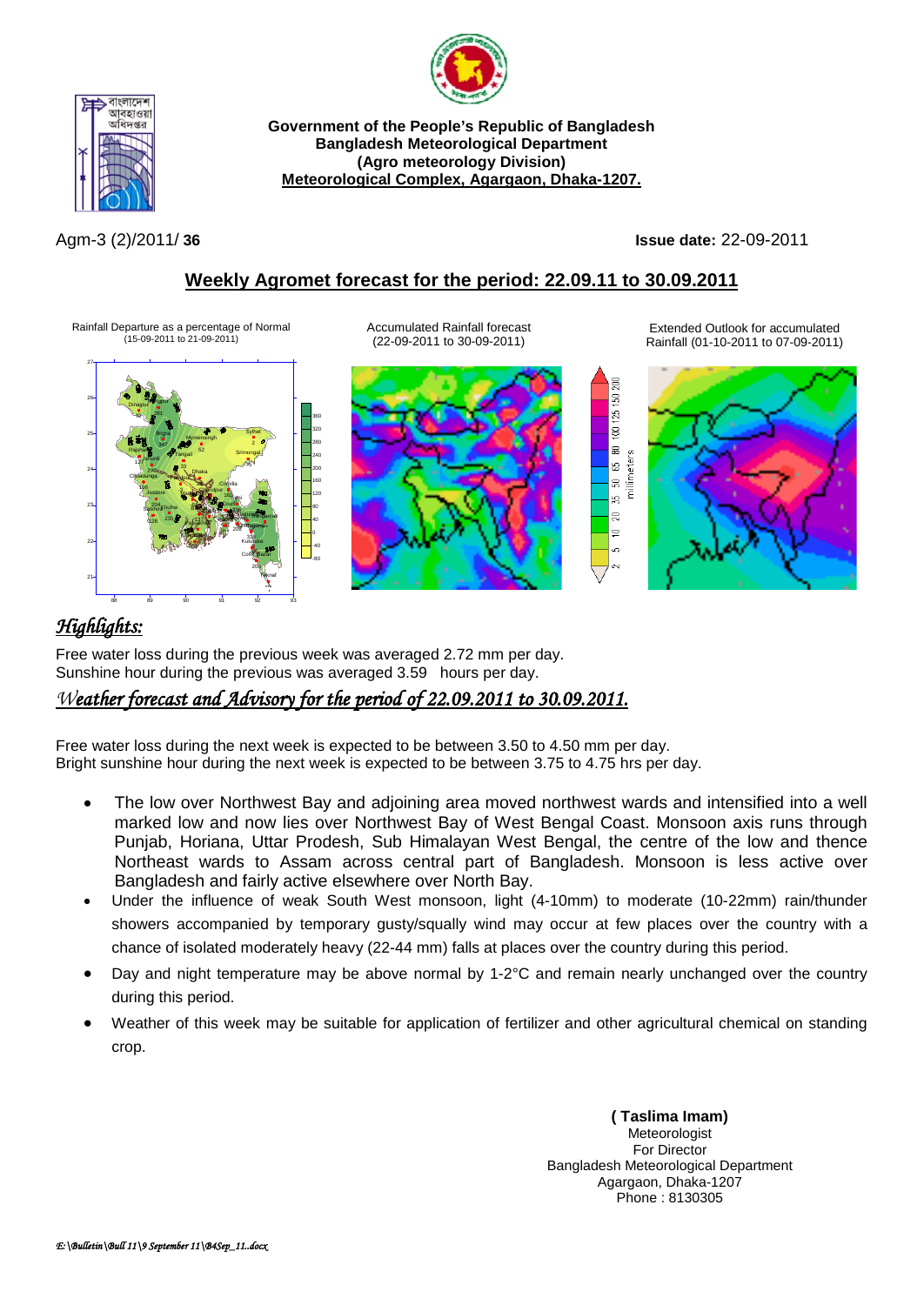# **Bangla Version**

## *c~e©vfvm, mgq: 22-09-2011 †\_‡K 30-09-2011*



Extended Outlook for Rainfall forecast (01-10-2011 to 07-10-2011)



### *প্ৰধান বৈশিষ্ট্য সমূহঃ-*

গত সপ্তাহের দৈনিক বাষ্পীভবনের গড় ২.৭২ মিঃ মিঃ ছিল।  $\frac{1}{2}$ সপ্তাহের দৈনিক সর্যকিরণ কালের গড় ৩.৫৯ ঘন্টা ছিল।

88 89 90 91 92 93

## *আবহাওয়া প্*ৰ্বাভাসঃ- ২২-০৯-২০১১ ইং থেকে ৩০-০৯-২০১১ ইং পৰ্যন্ত।

স্মাগামী সপ্তাহের বাম্পীভবনের দৈনিক গড় মান ৩.৫০ মিঃমিঃ থেকে ৪.৫০মিঃমিঃ থাকতে পারে। স্মাগামী সপ্তাহের সূর্যকিরণকালের দৈনিক গড় মান ৩.৭৫ ঘন্টা থেকে ৪.৭৫ ঘন্টা থাকতে পারে।

- উত্তর পশ্চিম বঙ্গোপসাগর এবং তৎসংলগ্ন এলাকায় অবস্থানরত লঘু চাপটি উত্তর পশ্চিম দিকে অগ্রসর হয়ে এবং আরও শক্তিশালী হয়ে সুস্পষ্ট লঘুচাপে পরিনত হয়েছে এবং বর্তমানে পশ্চিম বঙ্গের উপকূলীয় উত্তর পশ্চিম বঙ্গোপসাগরে অবস্থান করছে। মৌসমী *অক্ষ*টি পাঞ্জাব, হরিয়ানা, উত্তর প্রদেশ, হিমালয়ের পাদদেশীয় পশ্চিমবঙ্গে অবস্থান করছে, লঘুচাপ কেন্দ্রটি উত্তর পূর্বদিকে আসাম *হ*য়ে বাংলাদেশের কেন্দ্রীয় অঞ্চল পর্যন্ত বিস্তৃত। বাংলাদেশের উপর মৌসূমী বায়ু মোটামুটি সক্রিয় এবং উত্তর বঙ্গোপসাগরের অন্যত্র মাঝারী ধরণের রয়েছে।
- *G mg‡q `~e©j `wÿY cwðg †gŠm~gx evqyi cÖfv‡e ‡`‡ki wKQz wKQz ¯'v‡b A¯'vqx `gKv/S‡ovnvIqv mn nvjKv (4-10 wgtwgt) ‡\_‡K gvSvix (10-22wgtwgt) ai‡Yi e"wó/eRª-e"wó n‡Z cv‡i| †mB mv‡\_ †`‡ki †Kv\_vI †Kv\_vI wewÿßfv‡e gvSvix ai‡Yi ভা*রী (২২-৪৪ মিঃমিঃ) বর্ষণের সম্ভাবনা রয়েছে।
- *G mg‡q mviv‡`‡ki w`b Ges iv‡Zi ZvcgvÎv ¯^vfvweK ZvcgvÎvi †P‡q 1-2<sup>0</sup> †mt †ewk Ges Zv cÖvq AcwiewZ©Z \_vK‡Z*  <u>পারে।</u>
- *G mßv‡ni AvenvIqv km¨ †ÿ‡Z mvi I Ab¨vb¨ KxUbvkK cÖ‡qv‡Mi Rb¨ Dc‡hvMx \_vK‡Z cv‡i|*

*(Zvmwjgv Bgvg)* আবহাওয়াবিদ পরিচালকের পক্ষে বাংলাদেশ আবহাওয়া অধিদপ্তর, ঢাকা-১২০৭।